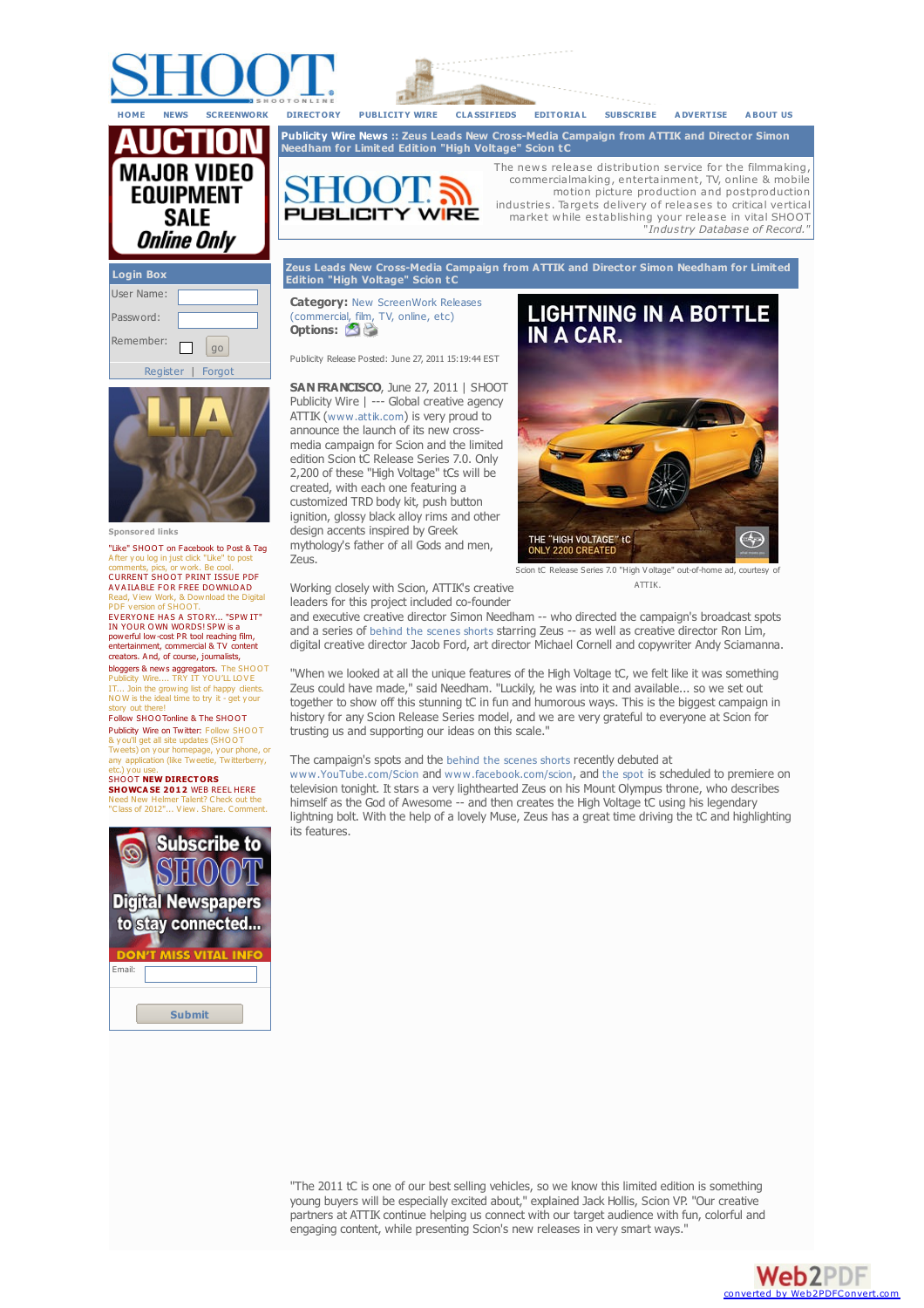TV placements will air "High Voltage" well into September on Adult Swim, CBS Sports, Current, Comedy Central, FX, FUEL TV, G4, IFC, and other targeted networks, including many MTV channels. Radio, print, online and outdoor placements will also target young men. The brand's YouTube and Facebook fans will continue to be the first to see behind the scenes spots, plus other materials and offers to be released over the days ahead. Zenith Optimedia handles media for Scion.

"I'm psyched that Zeus made time in his schedule to promote his tC. He's got a pile of endorsement offers as high as Mount Olympus," added Ron Lim. "This Scion campaign would not be the same without the majesty that only a Greek God can provide. And this is just the tip of lightning bolt. We'll be seeing more of him in the coming weeks."

ATTIK's campaign credits also include account director Katie Stout, account manager Jenni Lucero, and senior account executive Abby Green. Among the agency's many project partners for this campaign, top credits go to director of photography Jordan Valenti, production company Hazel, editor Patrick Sheffield at Pistolera Post, animation, VFX and finishing company Brewster Parsons, music and sound effects company Music Collective, and composer Scott Liggett. Full project credits are available upon request.

More information on the Scion tC Release Series 7.0 is available at [www.scion.com](http://www.scion.com)/rstc.

## **About ATTIK**

ATTIK ([www.attik.com](http://www.attik.com)) is a global creative agency focused on developing integrated advertising, digital and branded experiences. Specifically, the agency's expertise in strategic planning, design, advertising, production, client service and research has driven extraordinary success across most consumer product and service categories. Articulating corporate brand strategy and designing creative solutions for advertising, below-the-line and online media, ATTIK ensures target audiences are vitally connected to client brands. For inquiries, please call Ric Peralta ([Ric@attik.com](mailto:Ric@attik.com?subject=SHOOT Publicity Wire Reader Inquiry)) at +1-415-284-2600.

## **About Scion**

Scion, from Toyota Motor Sales (TMS), U.S.A., Inc., was developed with a new generation of youthful buyers in mind. Scion's mission is to provide distinctive products, the opportunity to personalize, and an innovative, consumer-driven process at the retail level. The brand features three ground-breaking models with a wide array of standard features: the xD urban subcompact five-door, the iconic xB urban utility vehicle and the tC sports coupe. Scion will launch the all-new, premium micro-subcompact iQ in 2011. The Scion brand often applies new practices in all aspects of its business and pushes the creativity envelope with non-traditional advertising and marketing to engage young consumers. Scion also supports originality through its programs in the artistic community. For more information, visit [www.scion.com](http://www.scion.com).

**Contact Info** Roger Darnell DWA for ATTIK Phone: 1.828.264.8898 [Contact](mailto:rd@darnellworks.com?subject=SHOOT Publicity Wire Reader Inquiry) Roger via email

Craig Taguchi Scion Public Relations Phone: 1.310.468.3282 [Contact](mailto:craig_taguchi@toyota.com?subject=SHOOT) Craig via email

| <b>Search Publicity Wire News</b>                               |  |  |  |
|-----------------------------------------------------------------|--|--|--|
| Search:                                                         |  |  |  |
| Filter by category:   --- all categories ---                    |  |  |  |
| $1 2 $ and:<br>12 or browse by category<br>News posted between: |  |  |  |